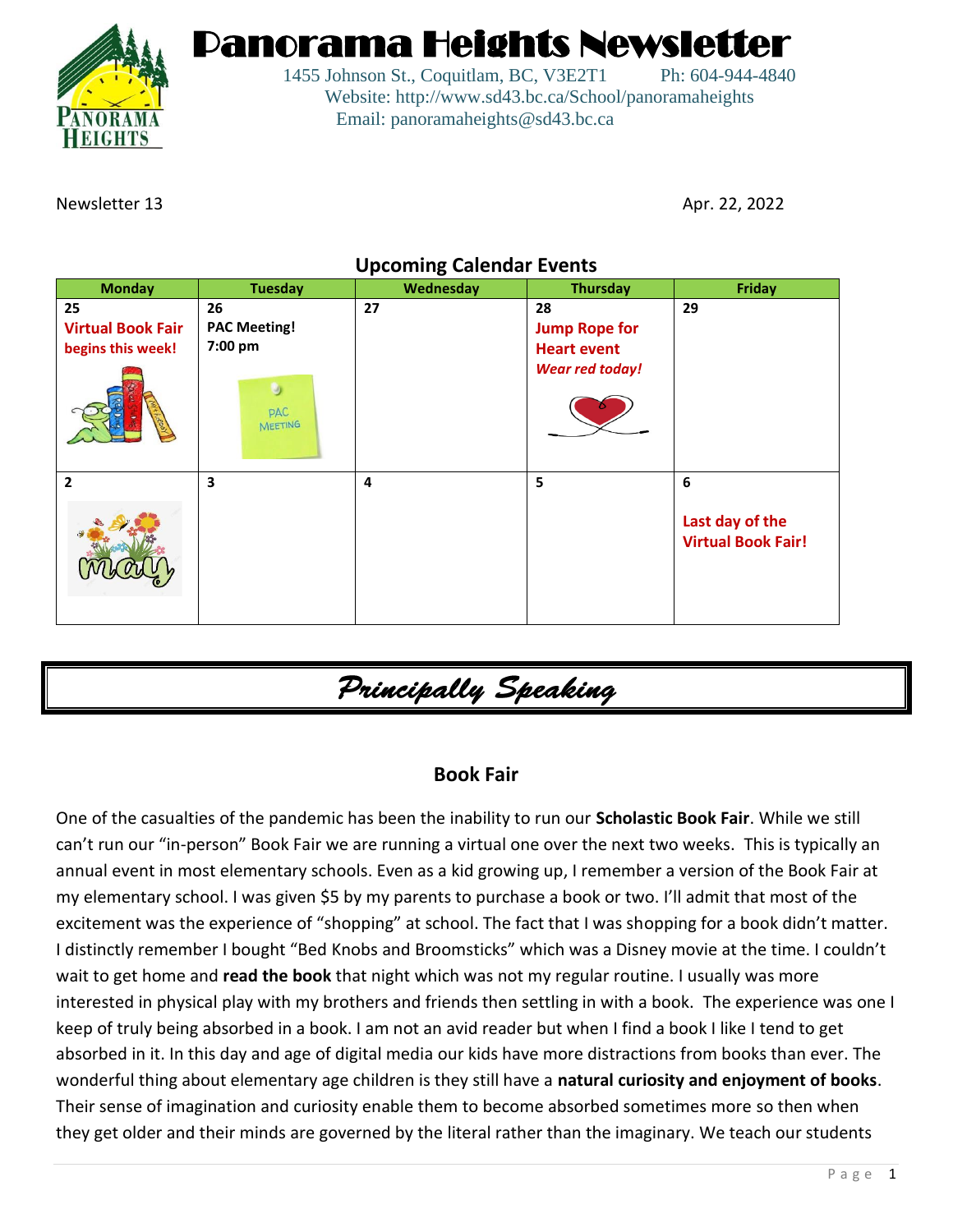about the difference between reading for information and reading for pleasure. The **Book Fair** provides them with an opportunity to pick a book they want to read for pleasure. I also strongly believe that schools should not be commercialized trying to get money from parents. The reason I endorse the Book Fair is the books are reasonably priced, support local authors and it **raises funds for our school library**. If you are going to spend money on your children anyway over the next two weeks a good investment is to put it toward the Book Fair. While we still can't run our "in-person" Book Fair we are running a virtual one over the next two weeks. Below is a message from our librarian Mrs. Howard with more details about our virtual Book Fair:

Have a good weekend!

#### **Perry Muxworthy**

### **Panorama Virtual Book Fair**

Our school will be having a Virtual Scholastic Book Fair from April 25 - May 6! It will have a fantastic selection of books for all our students to enjoy in both English and French! In order to view the Virtual Book Fair you will need to access this link:

### **Here is the link to your Virtual Book Fair: <https://virtualbookfairs.scholastic.ca/pages/5175432>**

You cannot make purchases until April 25, however you can browse and get a sneak peek at what books will be available.

Here are some video trailers for you to sneak peek!

### **<https://www.scholastic.ca/bookfairs/resources/parents>**

The exciting part of this Virtual Book Fair is that just like all the other Scholastic Book Fairs we have had in the past, our school will benefit with Book Fair Rewards that will be used towards purchasing new books for our school library!

If you have any questions, you can email me at [showard@sd43.bc.ca](mailto:showard@sd43.bc.ca)

Thank you and enjoy browsing through our Virtual Fair!

Sincerely,

Mrs. Sylvia Howard

Teacher-Librarian

# **Covid Update**

Below are reminders of our current enhanced Covid safety protocols:

- 1. **Daily Health Check:** Please be diligent about completing your DHC. If your child has any symptoms please keep them at home and follow the directions on the website. Below is the link to the Daily Health Check:
	- a. https://www.k12dailycheck.gov.bc.ca/healthcheck?execution=e1s1
- **2. Frequent Handwashing and Sanitizing**
- 3. **If you test positive or are a close contact to someone positive:** Please follow the guidelines.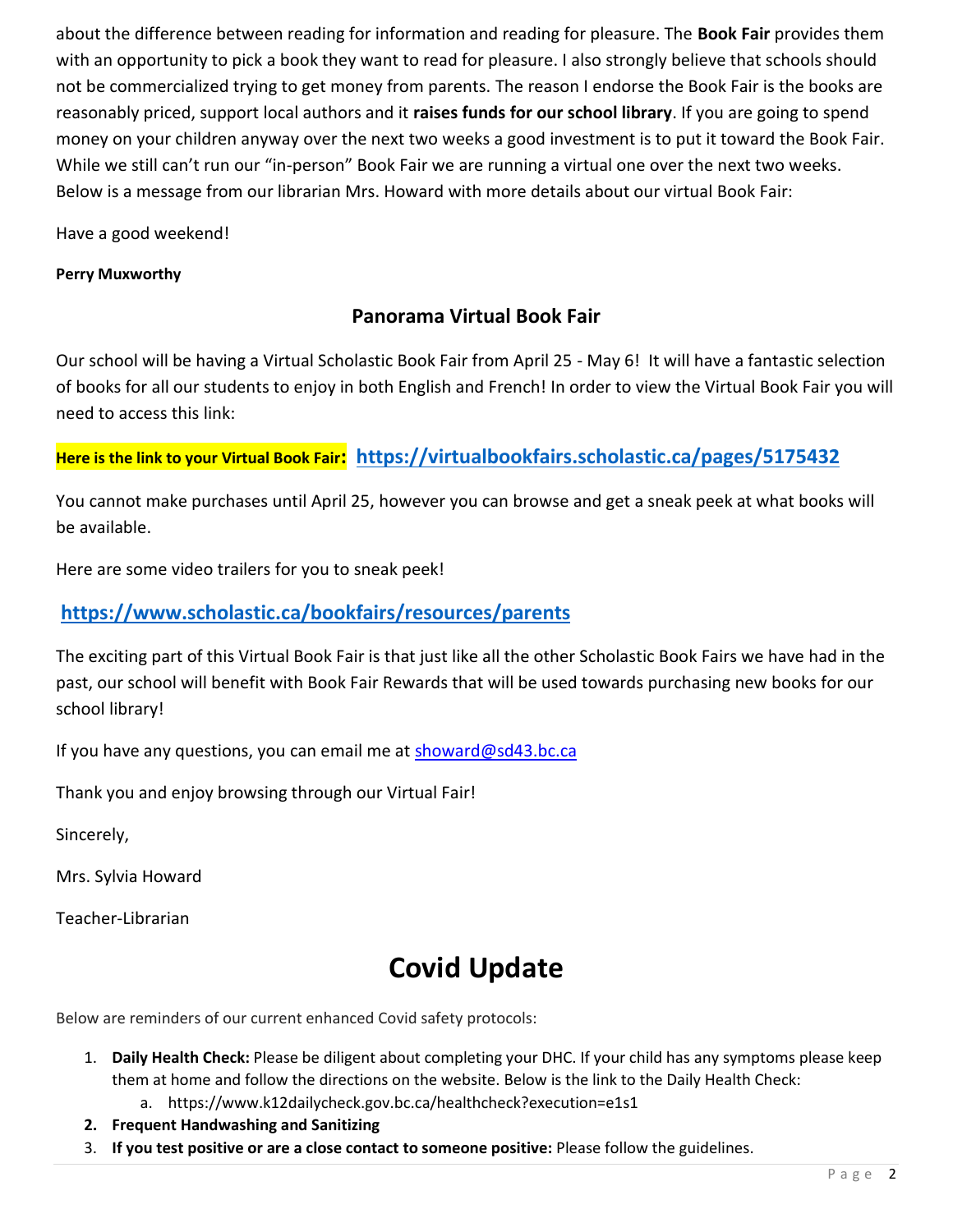# **Counsellor's Corner**

Have you ever asked your child what is a thought? It can be difficult for children to understand that thoughts are simply words that pass through their brain. Sitting still and breathing gives children an opportunity to start noticing their thoughts. Once they can start paying attention to their thoughts they can begin to notice the difference between helpful and unhelpful thinking. We have thousands of thoughts per day and if an unhelpful thought gets stuck and replayed over and over, it can lead to very uncomfortable feelings. Or sometimes we get too many thoughts in our head which can make us feel worried, tired, or even angry. This short YouTube video is a great way to bring a calm mindfulness moment to your child's day while teaching them how to notice their thoughts. Thought Bubbles! Mindfulness for Children.<https://youtu.be/70j3xyu7OGw>

Allison Hanson – School Counsellor [ahanson@sd43.bc.ca](mailto:ahanson@sd43.bc.ca) 



ahanson@sd43.bc.ca